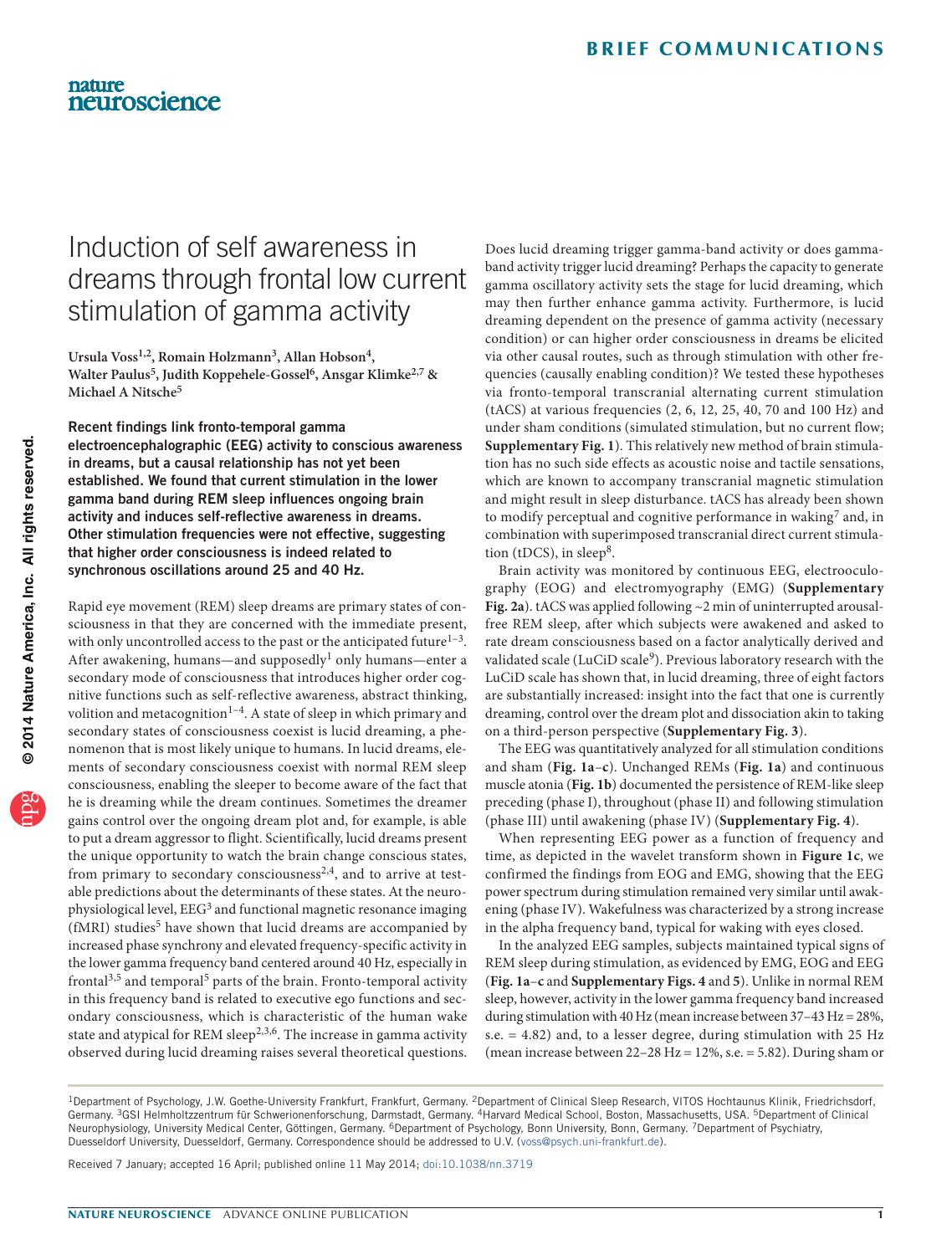## **BRIEF COMMUNICATIONS**

<span id="page-1-0"></span>Figure 1 EOG, EMG and EEG data from a single subject before, during and after 40-Hz stimulation. Awakening was marked by a marked change in EMG, EOG and EEG activity. (a) The two-channel horizontal EOG showed a distinct pattern of contralateral eye movements typical for REM sleep (red line: right eye, blue line: left eye). Eye movements were synchronous before (phase I), during (phase II) and after stimulation (phase III), and only changed after awakening (phase IV). This suggests that REM-like sleep continued throughout the stimulation up to the awakening. (b) EMG activity was unchanged until the subject awakened (phase IV), at which time it strongly increased signaling a loss of REM sleep atonia. (c) Continuous wavelet transform of the recorded EEG signal at Fpz using the complex Morlet wavelet (Online Methods). This documents the relatively uniform pattern of standardized power before, during and after stimulation and the change of pattern during waking, characterized by an increase especially in alpha activity and higher frequency bands. Increased alpha activity is typical for relaxed wakefulness with eyes closed. Note that, for illustrative purposes, the 40-Hz tACS signal has not been removed from this particular wavelet transform. It was, however, filtered out for all quantitative analyses displayed in a and **b**.

stimulation in lower (2, 6, 12 Hz) or higher frequencies (70 or 100 Hz), no such change in any frequency band was observed. This led us to speculate that, although sleep was maintained, REM sleep was altered and that stimulation actually resulted in a state change similar to the state of lucid dreaming<sup>[2,](#page-2-3)[3](#page-2-1)</sup>. We confirmed this by comparing the relative changes during and before stimulation, computed as ratios of fast Fourier transform (FFT) grand average power at fronto-temporal electrode sites (**[Fig. 2](#page-1-1)**).

Regarding subjective ratings of lucidity, lucid dreams were most prominent during stimulation with 25 (58%) and 40 Hz (77%)





(**Supplementary Table 1**). Even in the absence of perceived lucidity, power in the lower gamma band was increased following stimulation in these frequencies. This increase was significantly stronger  $(P_{40\text{Hz}} = 0.00003, P_{25\text{Hz}} = 0.0098)$  following lucid dreaming ([Fig. 2e](#page-1-1),f), suggesting a reciprocal effect of induced brain activity and reflective thought. Regarding the focusing of the observed increases in a relatively narrow frequency band, our findings are consistent with both animal<sup>[10,](#page-2-9)[11](#page-2-10)</sup> and simulation<sup>12</sup> studies showing that it is possible to induce synchronized oscillatory activity in, for example, a precisely defined frequency band around 40 Hz and that lower frequencies are not as easily induced.

Multivariate analyses of variance (MANOVA; **Supplementary Table 2**) yielded a significant overall effect on self-reflective awareness (LuCiD scores) for stimulation frequency (*F* = 3.29, df = 56, 1039, *P* < 10<sup>−9</sup>). Univariate statistics showed an effect for five of eight LuCiD scales (Online Methods): insight into the fact that one is dreaming  $(F = 4.97, df = 7, 199, P = 0.00003)$ , control over the dream plot (*F* = 4.68, df = 7, 199, *P* = 0.0001), sense of realism (*F* = 3.24, df = 7, 199, *P* = 0.0028), access to waking memory (*F* = 3.12, df = 7, 199, *P* = 0.0038) and dissociation akin to taking on a third-person perspective (*F* = 10.62, df = 7, 199, *P* < 10−9). Systematic frequency-specific effects were identified for insight, control and dissociation (**[Fig. 3](#page-2-12)** and **Supplementary Table 2**), coinciding with those factors previously identified as main determinants of lucid dreams<sup>[9](#page-2-8)</sup>. The strongest effect

<span id="page-1-1"></span>Figure 2 Grand average FFT power ratios of activity during (phase II) versus activity before stimulation (phase I) for the different stimulation conditions: sham (*N* = 30), 2 Hz (*N* = 31), 6 Hz (*N* = 19), 12 Hz (*N* = 18), 25 Hz (*N* = 26), 40 Hz (*N* = 44), 70 Hz (*N* = 21) and 100 Hz (*N* = 18). Yellow shading represents mean values  $\pm 2$  s.e. Any excursions outside of this range are considered to be significant at least at the *P* < 0.05 level. Note that, with 40-Hz and 25-Hz stimulation, lucid dreams (red line) were accompanied by a significantly larger increase in the respective frequency band than nonlucid dreams (blue line; independent two-sided *t* tests between lucid and non-lucid dreams; during stimulation with 40 Hz:  $t_{40Hz} = 5.01$ , df = 42,  $P = 00003$ ; during stimulation with 25 Hz:  $t_{25\text{Hz}} = 2.80$ , df = 24, *P* = 0.0098). Independent of lucidity, the 40-Hz band increase was significantly stronger during stimulation with 40 Hz than during stimulation with 25 Hz (*t* = 4.55, df = 68, *P* = 0.00003). The increase in 25-Hz band activity was statistically similar during 40-Hz and 25-Hz stimulation (*P* = 0.2387). Furthermore, low pass filters were set at 70 Hz for all recordings except for 70- and 100-Hz stimulations (low pass = 120 Hz). Frequency resolution is 1 Hz. \*\*\**P* < 0.001, \*\**P* ≤ 0.01.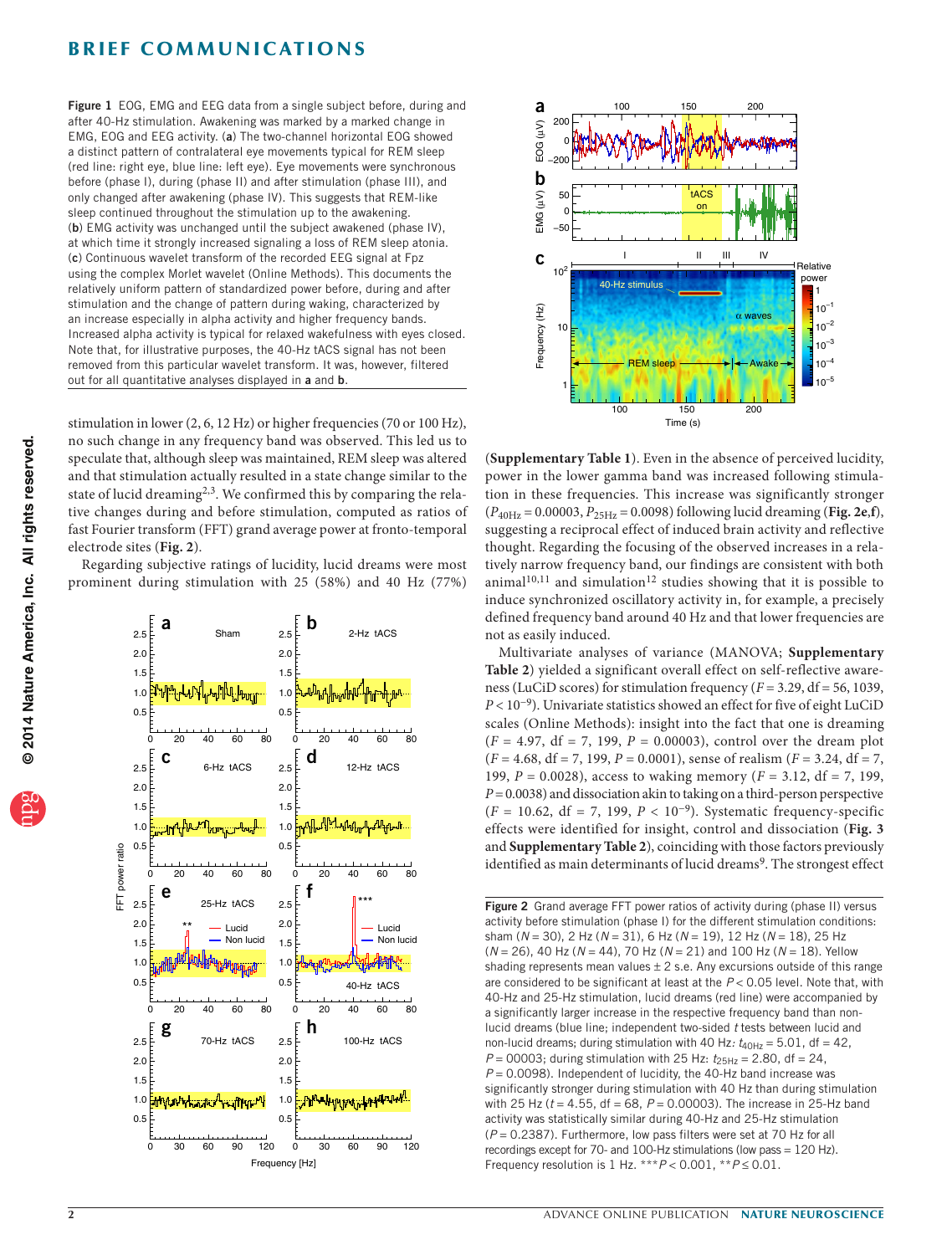



<span id="page-2-12"></span>Figure 3 Selected contrasts of mean scores (s.e.) for the LuCiD factors insight, dissociation and control ( $N = 207$ ). The contrasts for insight and dissociation were strongest during stimulation with 40 Hz (40-Hz reference condition is shaded, top and middle frame). Control was increased most during stimulation with 25 Hz (25-Hz reference condition is shaded, bottom frame). Contrasts for thought, realism, memory, negative emotion and positive emotion are shown in Supplementary Figure 6. \*\*\**P* < 0.001, \*\**P* < 0.01, \**P* < 0.05.

was observed for dissociation, showing that subjects more often took on a third-person perspective following stimulation with 40 Hz than with any other frequency except 25 Hz (all contrasts, *P* < 0.0001 except 25 Hz). Insight into the fact that one is dreaming while the dream continues differed significantly mainly for 40-Hz stimulation  $(P_{\text{sham}} = 0.0009, P_{\text{2Hz}} = 0.0159, P_{\text{12Hz}} = 0.0466, P_{\text{70Hz}} = 0.0099$ ) and for 25 Hz versus sham ( $P_{\text{sham}}$  = 0.0248). Increased ratings for the factor control were observed for 25 Hz only ( $P_{2\text{Hz}} = 0.0004$ ,  $P_{6\text{Hz}} = 0.0150$ ,  $P_{12\text{Hz}} = 0.0074$ ,  $P_{40\text{Hz}} = 0.0010$ ,  $P_{70\text{Hz}} = 0.0003$ ,  $P_{100\text{ Hz}} = 0.0007$ ), suggesting that 25-Hz oscillatory activity may be functionally distinct from 40-Hz activity.

Consistent with subjective scores, stimulation-induced increases in 40-Hz band activity at fronto-temporal sites (power ratios between phases II/I) correlated significantly with mean scores on the LuCiD scale factors insight ( $P = 0.0001$ ) and dissociation ( $P = 3 \times 10^{-8}$ ; **Supplementary Table 3**). To a lesser degree, albeit statistically significant (*P* = 0.0098), increases in 25-Hz band activity correlated with subjective ratings regarding insight and dissociation (*P* = 0.0081). Overall, this suggests that lower gamma-band activity is indeed related to elevated self-reflective awareness.

Our results provide, to the best of our knowledge, the first causal evidence of frequency-specific cortical oscillations in humans induced by tACS. In addition, our experiment is, to the best of our knowledge, the first to demonstrate altered conscious awareness as a direct consequence of induced gamma-band oscillations during sleep. We assume that lower gamma activity is mediated by activation of fastspiking interneurons that are known to generate gamma oscillations in cortical networks in animal studies $11,13-15$  $11,13-15$ . These cortical networks have been proposed to gate sensory processing<sup>13-15</sup>, which might also enable lucid dreaming in a temporally specific manner.

In particular, we found that, below sensory threshold, stimulation with 25 and 40 Hz was able to induce secondary consciousness in dreams. The effect was not observed for lower or higher frequencies, suggesting that the rate and/or periodicity of oscillatory activity in the brain is causally relevant for higher cognitive functioning<sup>[13,](#page-2-13)[14](#page-2-15)</sup> and that lower gamma-band activity may indeed be a necessary condition for the elicitation of secondary consciousness in dreams, perhaps even in waking. However, although a mean increase in lower gamma-band power was significantly stronger in the presence of lucid dreaming, it was also present in its absence. We hypothesize that lower gamma-band stimulation enhances neuronal synchronization in this frequency band, which sets the stage for lucidity in dreams.

Regarding clinical applications, frontotemporal tACS might facilitate reemergence of intrinsic cerebral rhythms and reset thalamocortical oscillators, which may be able to restore dysfunctional network connectivity, such as the dorsolateral prefrontal cortex (DLPFC) in schizophrenia<sup>[16,](#page-2-16)[17](#page-2-17)</sup>, activate the PFC in schizophrenia with predomi-nating negative symptoms<sup>[18](#page-2-18)</sup>, or synchronize or suppress basal ganglia activity in, for example, obsessive-compulsive disorder<sup>[19](#page-2-19)</sup>. Finally, promoting gamma oscillations during REM sleep in post-traumatic stress disorder with reemerging nightmares might trigger lucid dreaming and eventually enable active changes in dream content.

### **METHODS**

Methods and any associated references are available in the [online](http://www.nature.com/doifinder/10.1038/nn.3719) [version](http://www.nature.com/doifinder/10.1038/nn.3719) of the paper.

*Note: Any Supplementary Information and Source Data files are available in the online [version](http://www.nature.com/doifinder/10.1038/nn.3719) of the paper.*

#### **Acknowledgments**

We thank A. Antal and C. Stephani for technical advice, S. Weyn Banningh for data collection, J. Windt for helpful discussions, K. Schermelleh-Engel for advice on statistical procedures, C. Frenzel for technical assistance during preliminary work, and A. Melnikova and C. Naefgen for help with data acquisition of pilot data. This work was supported by the German Science Foundation (DFG Vo 650/5-1).

#### **AUTHOR CONTRIBUTIONS**

U.V., W.P. and M.A.N. designed the study. R.H. developed the filter algorithms and conducted the analyses. J.K.-G. and U.V. collected the data, U.V., R.H., M.A.N., W.P., A.K. and A.H. wrote the manuscript. All of the authors discussed the results and commented on the manuscript.

#### **COMPETING FINANCIAL INTERESTS**

The authors declare no competing financial interests.

Reprints and permissions information is available online at [http://www.nature.com/](http://www.nature.com/reprints/index.html) [reprints/index.html.](http://www.nature.com/reprints/index.html)

- <span id="page-2-0"></span>1. Edelman, G.M. *Proc. Natl. Acad. Sci. USA* 100, 5520–5524 (2003).
- <span id="page-2-3"></span>2. Hobson, A. & Voss, U. *Conscious. Cogn.* 20, 993–997 (2011).
- <span id="page-2-1"></span>3. Voss, U., Holzmann, R., Tuin, I. & Hobson, A. *Sleep* 32, 1191–1200 (2009).
- <span id="page-2-2"></span>4. Hobson, J.A. *Nat. Rev. Neurosci.* 10, 803–813 (2009).
- <span id="page-2-4"></span>5. Dresler, M. *et al. Sleep* 35, 1017–1020 (2012).
- <span id="page-2-5"></span>6. Kortelainen, J. *et al. Br. J. Anaesth.* 109, 782–789 (2012).
- <span id="page-2-7"></span>
- <span id="page-2-6"></span>7. Kanai, R., Paulus, W. & Walsh, V. *Clin. Neurophysiol.* 121, 1551–1554 (2010). 8. Marshall, L., Helgadottir, H., Molle, M. & Born, J. *Nature* 444, 610–613 (2006).
- <span id="page-2-8"></span>9. Voss, U., Schermelleh-Engel, K., Windt, J., Frenzel, C. & Hobson, A. *Conscious. Cogn.* 22, 8–21 (2013).
- <span id="page-2-9"></span>10. Steriade, M., Contreras, D., Amzica, F. & Timofeev, I. *J. Neurosci.* 16, 2788–2808 (1996).
- <span id="page-2-10"></span>11. Cardin, J.A. *et al. Nature* 459, 663–667 (2009).
- <span id="page-2-11"></span>12. Bojak, I. & Liley, D. *Neurocomputing* 70, 2085–2090 (2007).
- <span id="page-2-13"></span>13. Crick, F. & Koch, C. *Nat. Neurosci.* 6, 119–126 (2003).
- <span id="page-2-15"></span>14. Brown, R.E., Basheer, R., McKenna, J., Strecker, R. & McCarley, R. *Physiol. Rev.* 92, 1087–1187 (2012).
- <span id="page-2-14"></span>15. Buzsáki, G. & Draguhn, A. *Science* 304, 1926–1929 (2004).
- <span id="page-2-16"></span>16. Ferrarelli, F. *et al. Arch. Gen. Psychiatry* 69, 766–774 (2012).
- <span id="page-2-17"></span>17. Brunelin, J. *et al. Am. J. Psychiatry* 169, 719–724 (2012).
- <span id="page-2-18"></span>18. Cordes, J. *et al. Neuropsychobiology* 54, 87–99 (2006).
- <span id="page-2-19"></span>19. Anticevic, A. *et al. Biol. Psychiatry* 75, 595–605 (2014).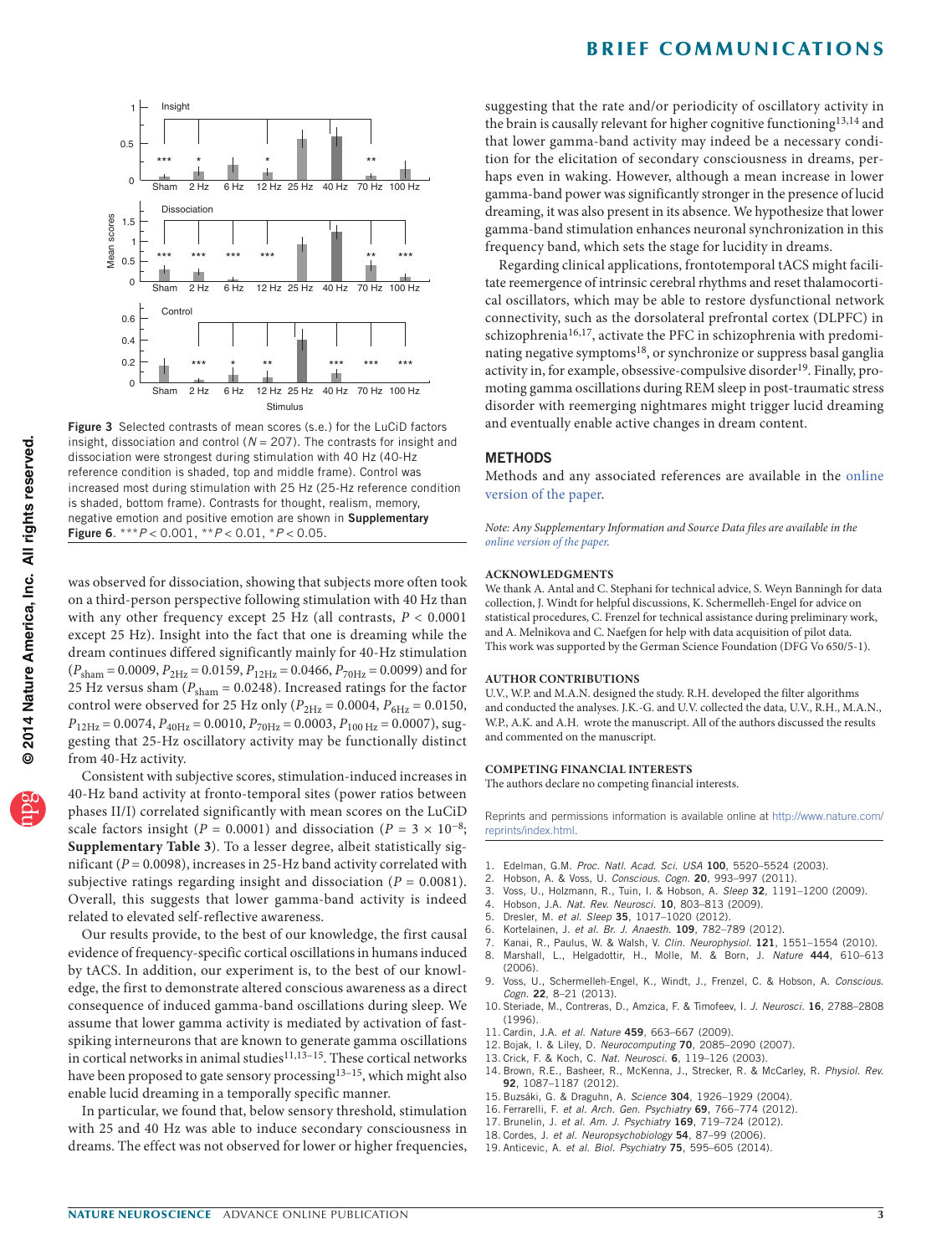#### ONLINE METHODS

**Approval for experiments with human subjects.** The experiment conformed to the principles of the Declaration of Helsinki and was approved by the Institutional Review Board (Ethics Committee) of Göttingen University Medical Center, Germany.

**Subjects.** Participants were 27 healthy volunteers (15 female, 12 male, ages 18–26). To avoid possible bias[20](#page-4-0), we only tested naive subjects who were inexperienced in lucid dreaming. The German version of the SCL90 (ref. [21\)](#page-4-1) (all T scores < 63) and PSQI<sup>[22](#page-4-2)</sup> (all scores < 5) was not indicative of psychiatric or sleep disorders in any subject. Participants were free of CNS-acting medication. Informed consent was obtained from all subjects before testing.

**Procedure.** Subjects spent up to four nights at the sleep laboratory of the Department of Clinical Neurophysiology at the University Medical Center Göttingen. Sleep was allowed to continue uninterrupted until 3 a.m. (**Supplementary Fig. 1**). Starting at 3 a.m., and following at least 2 min and maximally 3 min of uninterrupted, arousal-free REM sleep, transcranial alternating current was applied fronto-temporally (**Supplementary Fig. 2a**) at a frequency of either 2, 6, 12, 25, 40, 70 or 100 Hz (stabilized at better than ±0.01 Hz) or sham for 30 s. The applied stimulation frequencies were counterbalanced across subjects and across nights 1–4 to avoid order effects. During sham stimulations, the push button on the tACS device was operated, but current was not applied. Subjects were awakened by the experimenters shortly after stimulation or sham (5–10 s post stimulation). At this time, participants were asked to provide a full dream report (examples below) and to rate the 28 items of a factor analytically derived and validated scale on sleep consciousness (LuCiD scale<sup>[9](#page-2-8)</sup>). Scale items were read out to subjects by the experimenters. The study was performed double blind. EEG (22 channels; **Supplementary Fig. 2a**), submental EMG and EOG were recorded throughout all nights. Note that, as subjects had no prior experience with lucid dreaming before the laboratory testing, and as they were not used to recalling their dreams, reports were quite short and often bizarre.

**Example of lucid dream report following 40-Hz stimulation.** I was dreaming about lemon cake. It looked translucent, but then again, it didn't. It was a bit like in an animated movie, like the Simpsons. And then I started falling and the scenery changed and I was talking to Matthias Schweighöfer (a German actor) and 2 foreign exchange students. And I was wondering about the actor and they told me "yes, you met him before," so then I realized "oops, you are dreaming." I mean, while I was dreaming! So strange!

**Example of a non-lucid dream report (6 Hz).** I am driving in my car, for a long time. Then I arrive at this place where I haven't been before. And there are a lot of people there. I think maybe I know some of them but they are all in a bad mood so I go to a separate room, all by myself.

**Example of a non-lucid dream (12 Hz).** It was about shopping. I bought these shoes and then there was such a girl, she went–like–"snap" (snaps her fingers) and cut off her waist, just like that. Interviewer: she cut off her waist? Subject: yeah, just like that.

**tACS.** Low-intensity sinusoidal alternating current (250 µA peak to peak) was applied through a battery-operated CE-certified stimulator (NeuroConn Stimulator Plus) to induce frequency-specific alterations of the EEG. Specifically, four electrodes ( $3.5 \times 4$  cm<sup>2</sup>, connected pair-wise) were attached to the scalp at positions close to F3 and F4 and over the mastoids close to TP9 and TP10 (**Supplementary Fig. 2a**–**c**), resulting in a maximum current density of  $18 \mu A \text{ cm}^{-2}$  at the scalp. Current flow therefore alternated bilaterally between frontal and temporal positions. Current strength was chosen well below sensory and below phosphene threshold, and smooth ramp-up/ramp-down phases were used to avoid awakening of the subject. The distribution of tACS-induced scalp potentials could be reconstructed from the peak sinusoidal voltages registered at the EEG electrodes during stimulation and visualized using a spherical spline interpolation (**Supplementary Fig. 2b**). In addition, to investigate the distribution of the electric potential generated by the stimulator on the inner surface of the skull, we calculated dura potentials, which provide an estimated localization of the applied stimulation at the outer layer of the meninges, that is, the dura

mater. Dura potentials (**Supplementary Fig. 2c**) were obtained using a mathematical technique similar to the one applied to the analysis of current source densities, namely the calculation of the surface Laplacian of the recorded scalp potentials[23,](#page-4-3)[24.](#page-4-4) **Supplementary Figure 2b**,**c** documents the respective applied potentials, as deduced from the recorded EEG. Note that, although the distribution of the dura potential is quite similar to the distribution of the scalp potential, dura potentials are increased at the occiput, suggesting that stimulation-induced inner-brain activity is not limited to fronto-temporal sites.

Dura potentials were derived from the measured EEG electrode potentials by first applying a spherical spline interpolation (order of splines = 4, max. degree of Legendre polynomials = 10,  $\lambda = 10^{-5}$ ) followed by the calculation of the Laplacian. Note that these potential maps can be taken only as a rough estimate of the actual passages of the stimulating currents through brain matter. A realistic finite-elements modeling (FEM) of the head including electric properties of all involved tissues would be needed for a more quantitative investigation<sup>25,[26](#page-4-6)</sup>.

**EEG data analysis.** During application of a tACS current, the cortical EEG signals are completely masked by the very much larger induced potentials, as exemplified in **Supplementary Figure 4**. To also quantify cortical activity during stimulation it is therefore mandatory to suppress this strong background signal. In our data analysis, we have achieved this via a two-step procedure. First, we applied a noise cancellation concept<sup>27</sup>, in which we subtracted from each EEG channel a properly scaled and phase-shifted fraction of the sum of the TP9 and TP10 channels. Second, we applied a digital notch filter  $(Q = 40)$  at the respective stimulation frequency, that is, 2, 6, 12, 25, 40, 70 or 100 Hz, as well as at the first two harmonics of the latter, furthermore a high-pass filter (fifth-order Bessel) at 0.7 Hz and a low-pass filter (eighth-order Butterworth) at 70 Hz (120 Hz for 70- and 100-Hz tACS). The first step suppressed most of the tACS-induced background in the EEG, and possible small remnants of the stimulation signal were removed by the notch filters in the second step. Note that efficient notch filtering requires a sinusoidal stimulation of low harmonic distortion and good frequency stability. The subtraction of a conformal tACS reference, in our case (TP9+TP10)/2, does not have these limitations, however. We verified with data taken in the sleep laboratory on a dummy, that is, void of intrinsic cortical EEG activity, that the combined application of both techniques resulted in an overall suppression of the tACS background of  ${\geq}100$  dB. EMG channels were likewise notch filtered (Q = 40) at the tACS stimulation frequency as well as at its first and second harmonics, high-pass filtered at 0.7 Hz (fifth-order Bessel) and low-pass filtered at 70 Hz (eighth-order Butterworth). EOG channels were low-pass filtered at 20 Hz. All signals were in addition notch-filtered at  $50$  Hz ( $Q = 40$ ) to suppress power line noise. The cleaned EEG signals were furthermore corrected for ocular artifacts, using the standard procedure<sup>28</sup>, and then subjected to a frequency analysis using Fast Fourier Transform (FFT) and continuous wavelet transform techniques<sup>[29](#page-4-9)</sup>. Grand averages of FFT power as function of EEG frequency (**Supplementary Fig. 5**) were obtained by averaging over frontal and temporal electrode sites, stimulations (sham or tACS at a given frequency), and subjects. From these results, the power ratios shown in **[Figure 2](#page-1-1)** were computed.

**Assumption of lucidity.** Lucidity was assumed when subjects reported elevated ratings (>mean + 2 s.e.) on either or both of the LuCiD scale factors insight and dissociation. Both factors were significantly correlated (*r* = 0.32, *P* = 0.000002), suggesting a high degree of shared variance.

**Statistical analyses.** Analyses are based on 207 EEG tracings coupled with valid dream reports following electrical stimulation (30  $\times$  sham, 31  $\times$  2 Hz, 19  $\times$  6 Hz, 18 × 12 Hz, 26 × 25 Hz, 44 × 40 Hz, 21 × 70 Hz, 18 × 100 Hz). In total, we stimulated 324 times; however, in 89 cases, subjects did not provide a dream report. In 28 cases, subjects awoke spontaneously from REM sleep (**Supplementary Table 1**). Sleep variables were analyzed using ANOVAs (**Supplementary Table 4**), LuCiD ratings were compared through MANOVA (**Supplementary Table 2**), Bonferroni-corrected tests for *post hoc* comparisons. Questionnaire data and EEG power ratios were correlated using two-sided Spearman correlation coefficients (**Supplementary Table 3**). Lucid versus non-lucid dream reports were analyzed using two-sided unpaired *t* tests. The data meet the assumptions of the chosen statistical tests (for example, normality). *t* tests were performed based on a Levene test for similarity of variance. s.e. was used as variance estimates in **[Figures 2](#page-1-1)**  [and](#page-1-1) **3** and **Supplementary Figure 6**.